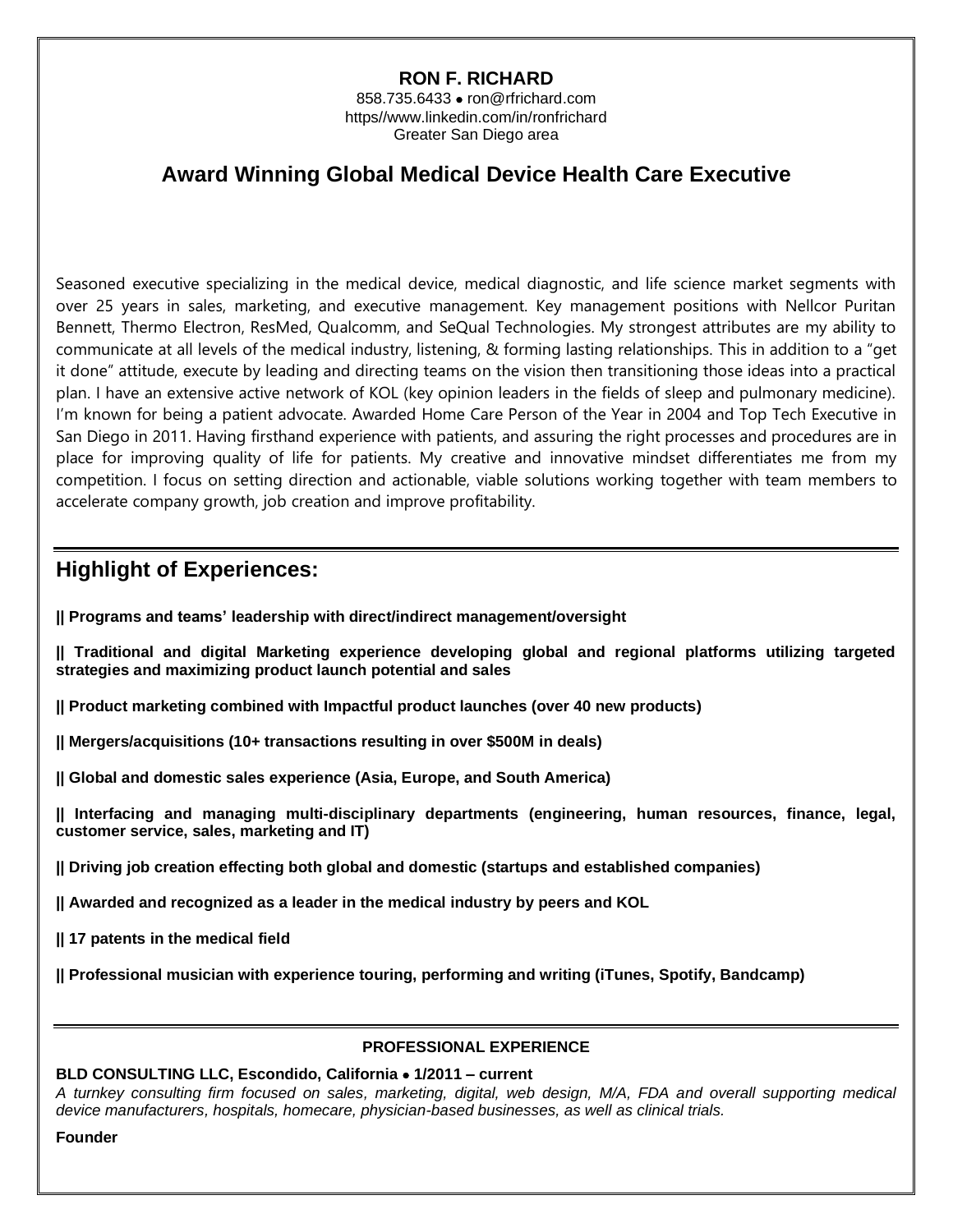Spearheading domestic and international sales, marketing, and business development efforts and prospect for increased networks and engagement. Advance, execute and assess strategic plan. Develop and implement strategic repositioning, product launch, branding, distribution, and marketing. Improve and apply policies and procedures refining overall operation and efficiency. Anticipated business progression and potential pitfalls recommending company initiatives and liaised with clients and internal staff on business development projects. Effectively coordinate with Key Opinion Leaders to organize clinical studies, direct phases of clinical and marketing trials. Formulate new product FDA submissions. Coordinate registration processes for security protocols of HIPAA/PCI/ISO/HITRUST.

### **Achievements/Clients:**

- REKA Medical (launched new handheld ECG platform)
- InnoMed Technologies (launched multiple new sleep products)
- Chart Industries (launched new digital and telemedicine platform)
- FitBit (due diligence, wearables to trend sleep and M/A)
- AirAvant Medical (launched new line of sleep products)
- Nitetronic Inc (launched new product line and DTC platform to manage snoring)
- Iapyx Medical (launched new line of respiratory devices and closed suction systems)
- Qualcomm Inc (launched new medical monitoring system 2Net)
- EBB Therapeutics Inc. (marketing and digital platform development and launched new product to treat insomnia)
- AirVinum Inc. (marketing and digital programs aligned with launching drip proof wine aeration product line)
- Signifier Medical (marketing, reimbursement,B2B and DTC product launch for sleep apnea device)
- Invent Medical (sales and marketing, global launch strategies and capital raise)

## **SEQUAL TECHNOLOGIES, San Diego, California** • **6/2007 to 9/2011**

*Manufacturer of oxygen delivery devices for homes, hospitals, military, and industrial applications.*

## **CEO**

Led all operational functions including P&L, forecasting, financial planning, budgets, sales, marketing, engineering, and human resources, business positioning, restructuring efforts, and \$60+ sale of business. Spearheaded marketing and business development efforts and prospected for increased networks and engagement. Advanced, executed and assessed strategic plan. Improved and applied policies and procedures refining overall operation and efficiency through restructuring and process implementation while increasing profit margins by 18% and increasing Year Over Year in shareholder value. Anticipated business progression and potential pitfalls recommended and enforced company initiatives and liaised with clients and internal staff on business development projects. Devised innovative global sales and marketing strategies.

#### **Achievements:**

- Ranked in top 100 Fastest Growing Privately Held Companies in San Diego for 2007 2010.
- Acknowledged as San Diego's top technologies companies in 2011 associated with NASA.
- Doubled returns in less than 3 years by launching 10+ products through global sales markets initiatives.

## **RESMED INC, San Diego, California** • **4/2000 to 6/2007**

*Manufacturer of sleep-disordered breathing devices CPAP, masks, and ventilation products.*

#### **Senior VP Strategic Marketing**

Established and executed long-term strategic marketing strategies, as well as, short-term plans that enhanced sales, profits, and accomplished business goals. Built and led efficient teams in all aspects of marketing including product development and launches, branding, clinical trials and pilot studies, pricing, ROI, channel expansion, FDA reviews, and globalization of products. Led new product development strategy based on consumer centric understanding and industry developments. Formed new department for reimbursement and government affairs. Increased margins, client base and loyalty through application of innovative customer loyalty program, growing brand and consistently exceeding goals.

#### **Achievements:**

- Boosted sales from \$80M to \$320M in five years by launching 4 programs and 11 products.
- Expanded product and program offerings by working with sales to drive profitability by 25% per year.
- Propelled yearly profitability by 25% through collaboration with sales team on expansion of product and program offerings.

**CAREER NOTES: Additional experience includes role as Global Vice President of Marketing, THERMO MEDICAL GROUP (DIVISION OF THERMO ELECTRON), Senior Product Marketing Manager with Nellcor Puritan Bennett, GM with Total Sleep Diagnostics Inc, Interim CEO with REKA Health, CEO at InnoMed Technologies, CEO for North America, Nitetronic Inc, and Interim CEO at iTel Corporation. Details available upon request.**